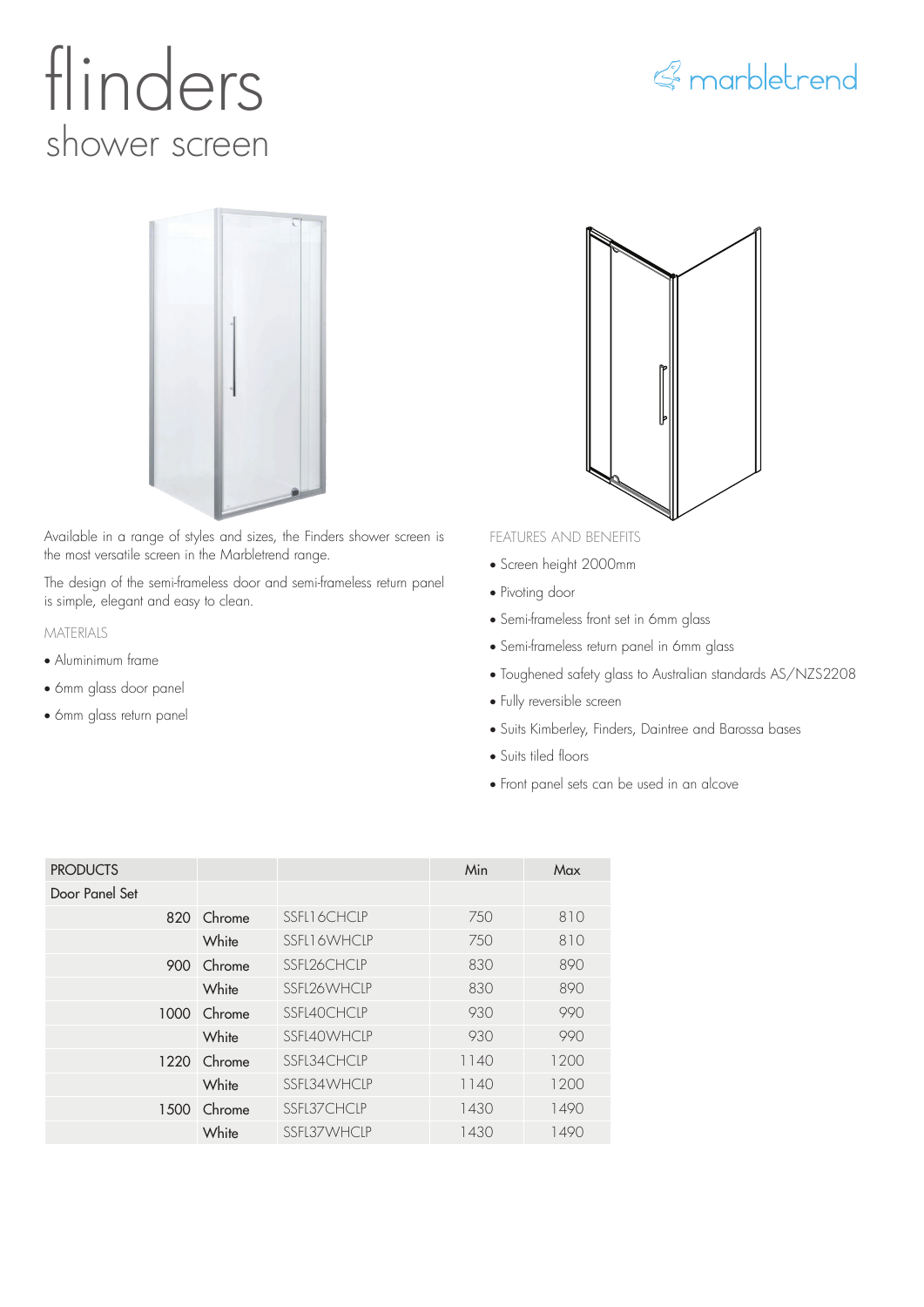## flinders shower screen



| Return panel set |             |             | Min  | Max  |
|------------------|-------------|-------------|------|------|
|                  | 820 Chrome  | SSFL16CHCLR | 770  | 805  |
|                  | White       | SSFL16WHCLR | 770  | 805  |
|                  | 900 Chrome  | SSFL26CHCLR | 835  | 870  |
|                  | White       | SSFL26WHCLR | 835  | 870  |
|                  | 1000 Chrome | SSFL40CHCLR | 935  | 970  |
|                  | White       | SSFL40WHCLR | 935  | 970  |
|                  | 1220 Chrome | SSFL34CHCLR | 1155 | 1190 |
|                  | White       | SSFL34WHCLR | 1155 | 1190 |

www.marbletrend.com.au T: 1300 717 717

**DISCLAIMER** 

Bathroom Products Australia P/L ABN 87 079 297 617 The manufacturer/distributor reserves the right to vary specifications or delete models from their range without prior notification. Dimensions and set-outs listed are correct at the time of publication however the manufacturer/distributor takes no responsibility for printing errors. All sizes quoted are in millimetres and are nominal. Product colour shown is as near to actual product colour as production methods permit. Warranty terms apply, refer to www.matbletrend.com.au